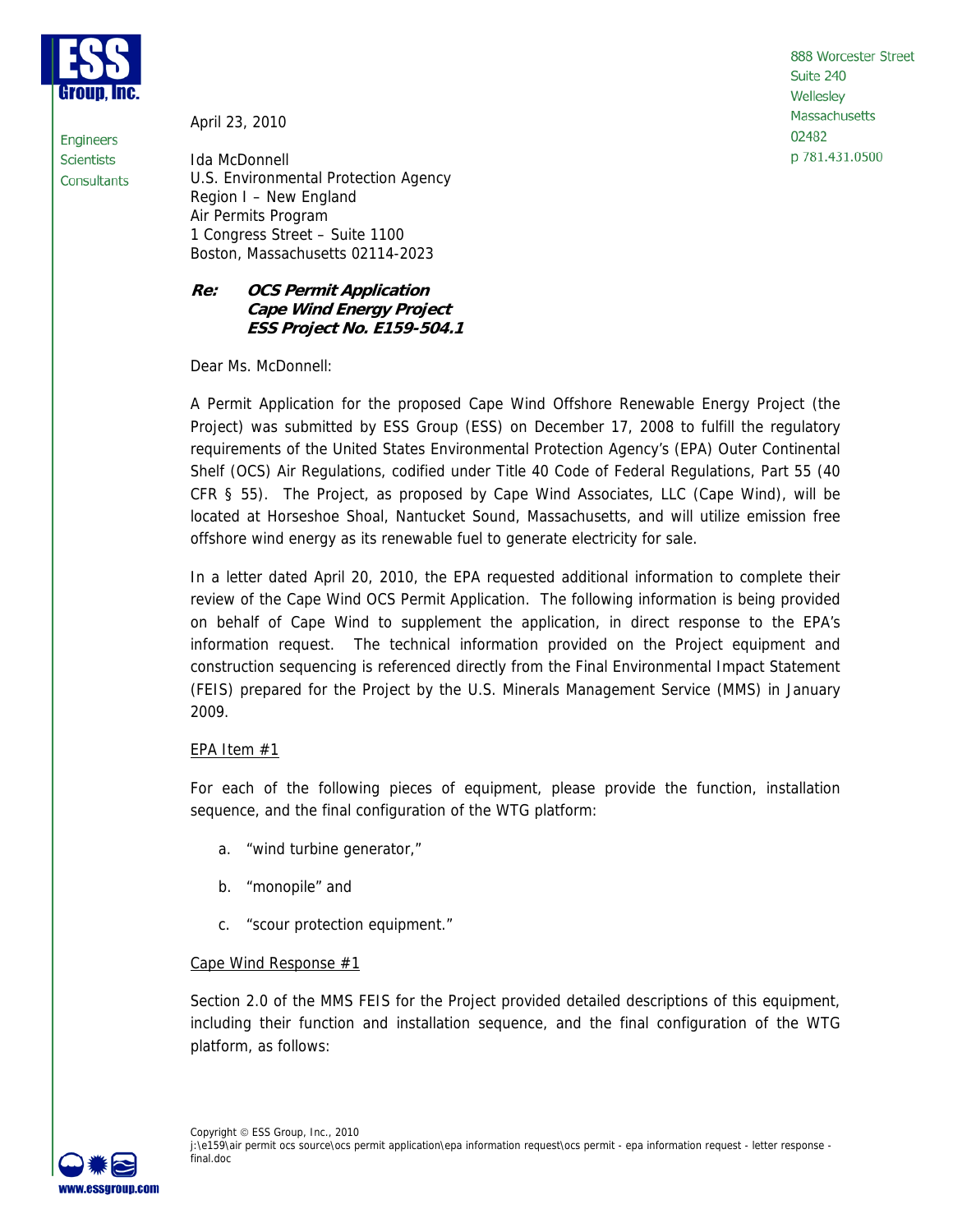

- a. The Project will consist of 130 wind turbine generators (WTGs) located in a grid pattern, which are described in detail in Section 2.1.1 of the FEIS. The main components of the WTG will be the rotor, transmission system, generator, yaw system, and the control and electrical systems, which will be located within the nacelle. The nacelle is the portion of the WTG that encompasses the drive train and supporting electromotive generating systems that will produce the wind-generated power. Each WTG will have an energy generating capacity of  $3.6 \pm$  megawatts (MW).
- b. The WTG nacelles will be mounted on a manufactured tubular conical steel tower, supported by a monopile foundation system.
- c. As described in Section 2.3.2.3 of the FEIS, a seabed scour control system will be installed on the seabed around each monopile, to help to prevent underwater currents from eroding the substrate adjacent to the WTG foundation. The scour protection system will consist of either a set of six scour control mats arranged to surround the monopile, or rock armor.

The installation sequence for the WTGs is described in detail in Section 2.3.2 of the FEIS. It is anticipated that the installation of the WTGs will include the following sequence of activities:

- 1. Installation of the foundation monopiles;
	- i. A crane on a jack-up barge will lift the monopiles from the transport barge and place them into position.
	- ii. The monopiles will be installed into the seabed using a pile driving ram or vibratory hammer to an approximate depth of 85 feet.
- 2. Erection of the WTGs:
	- i. A specialized WTG installation vessel will be stabilized at the correct location and elevation using a jacking system.
	- ii. A transition piece unique to the WTG will be placed by the vessel's crane onto the monopile, leveled, set at the precise elevation for the tower, and grouted in place. The transition piece will include a prefabricated access platform and service vessel landing (approximately 32 feet from mean lower low water).
	- iii. The crane will then place the lower half of the tower onto the deck of the transition piece.
	- iv. The upper tower section will then be raised and bolted to the lower half.

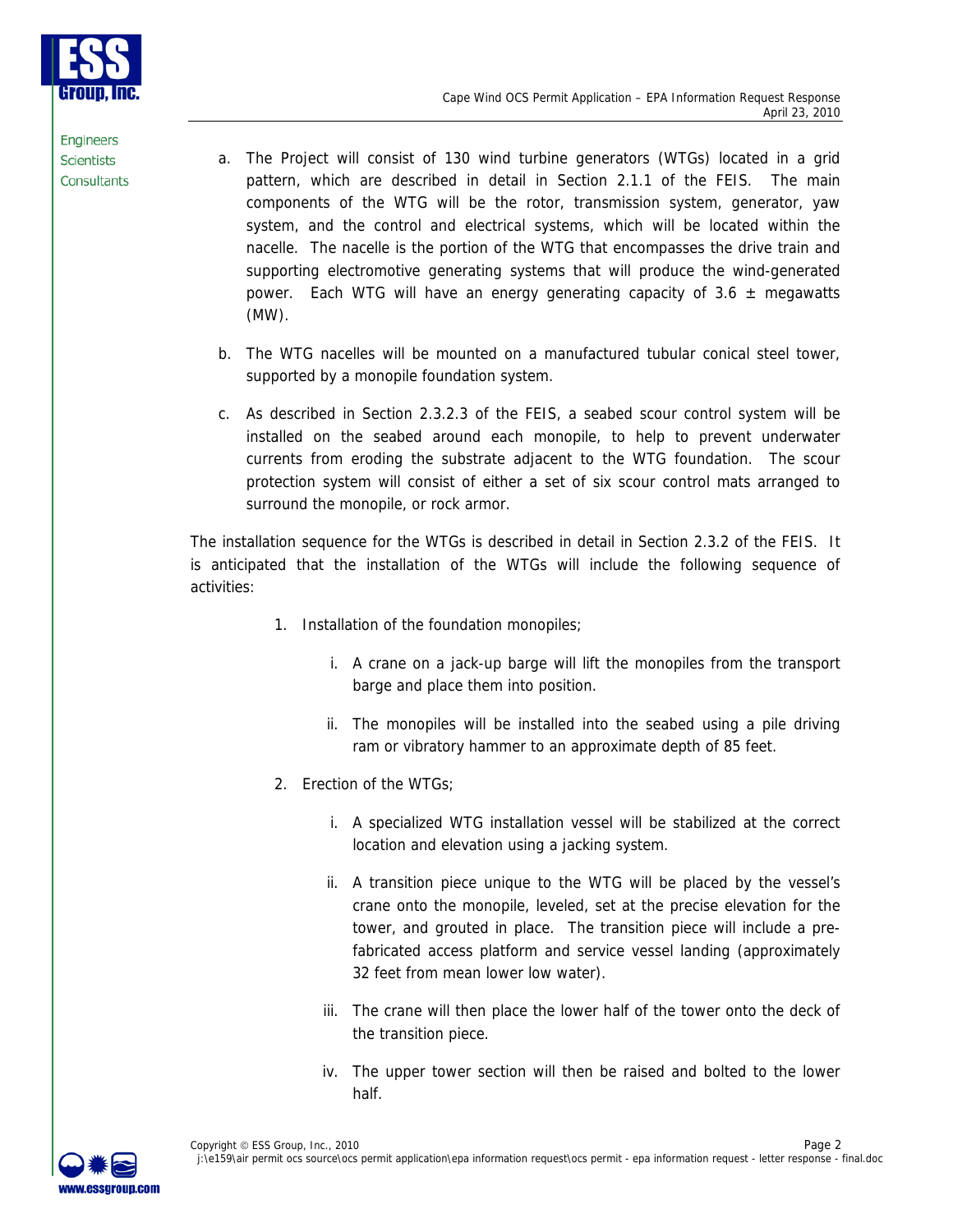

- v. In order, the nacelle, hub and blades will then be raised to the tower and secured.
- 3. Installation of the inner-array cables; and
- 4. Installation of the scour protection mats or rock armor.
	- i. The scour mats will be placed on the seabed by a crane or davit onboard the support vessel. Final positioning will be performed with the assistance of divers.
	- ii. Divers will use a hydraulic spigot gun fitted with an anchor drive spigot to drive the anchors into the seabed.
	- iii. Alternatively, the rock armor and filter layer material will be placed on the seabed using a clamshell bucket or a chute. The armor stones would be sized so that they are large enough not to be removed by the effects of the waves and currents, while being small enough to prevent the stone fill material placed underneath it from being removed.

## EPA Item #2

Are the monopoles driven into the seafloor?

## Cape Wind Response #2

As described in Section 2.3.2.2 of the FEIS, Cape Wind plans to use a jack-up barge with a crane for the installation of the monopiles. The crane would lift the monopiles from the transport barge and place them into position. The monopiles would be installed into the seabed by means of a pile driving ram or vibratory hammer to an approximate depth of 85 feet.

## EPA Item #3

Does the WTG attached to the top of the monopoles?

## Cape Wind Response #3

As described in Section 2.3.2.3 of the FEIS, a transition piece unique to each specific WTG will be placed by a crane onto the monopile. The crane will then place the lower half of the tower onto the deck of the transition piece. Once this piece is secured, the upper section will be raised and bolted to the lower half. In order, the nacelle, hub and blades will then be raised to the top of the tower and secured.

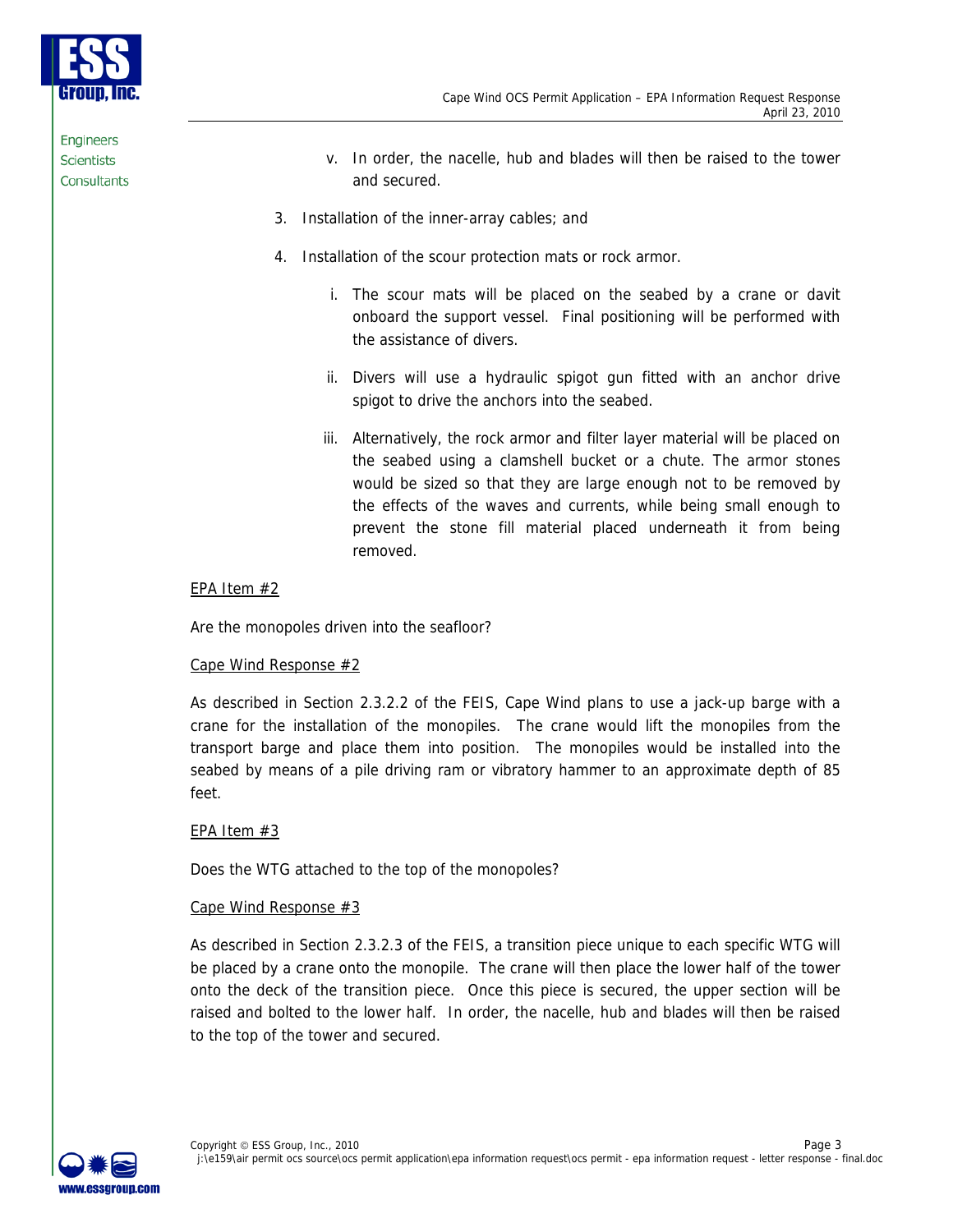

## EPA Item #4

Does the scour equipment protect the monopoles from the ocean current by scouring out the sand surrounding the monopoles?

## Cape Wind Response #4

As described in Section 2.3.2.3 of the FEIS, a seabed scour control system will be installed on the seabed around each monopile, to help to prevent underwater currents from eroding the substrate adjacent to the WTG foundation. For additional detailed information on scouring please refer to Report No. 4.1.1-5 of the FEIS (Revised Scour Report, ESS 2006).

## EPA Item #5

A schematic of the final installation with the equipment identified.

## Cape Wind Response #5

Figure 2.1.1-1 of the FEIS (copy attached) provides a schematic of an installed WTG. The scour control system will be installed on the seabed around the monopile.

## EPA Item #6

For the three diesel cranes, two hydraulic rams and one jacking system with 6 legs answer the following questions:

- a. Will Cape Wind use only compression-ignition engines?
- b. What is the current emission rate for each engine?
- c. Who owns and maintains the equipment?

## Cape Wind Response #6

- a. Cape Wind expects to use only compression-ignition engines for this equipment.
- b. The attached table, which was previously provided to the EPA in a letter dated September 23, 2009, summarizes the current emission rates for each engine.
- c. The EPC Contractor that will be hired by Cape Wind will be responsible for procuring the equipment and for its maintenance. Although under the control of the EPC Contractor, some of the equipment may be owned by a third-party. Cape Wind will obligate the EPC Contractor to maintain the equipment in accordance with the EPA Permit.

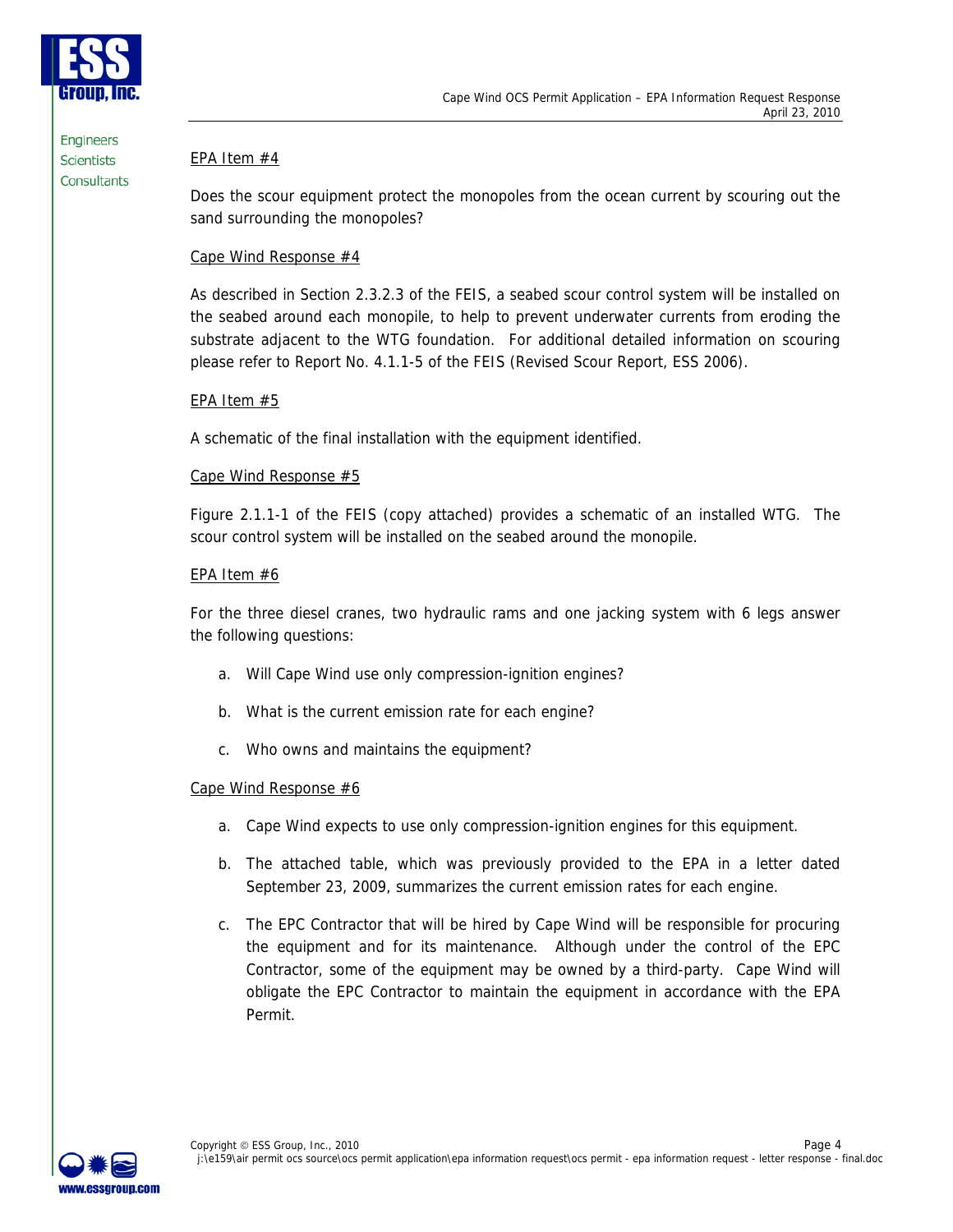

## EPA Item #7

Will Cape Wind install the equipment on barges and tow the equipment out to the site or install the equipment on self-propelled vessels?

## Cape Wind Response #7

As described in Section 2.3.2 of the FEIS, the plan for the WTG installation is to use a specialized self-propelled vessel equipped with a jacking system and a crane. All of the other construction equipment is expected to be installed on barges which would be towed out to the site by tugs.

## EPA Item #8

Will the equipment remain on site or return to port periodically for maintenance?

## Cape Wind Response #8

The construction equipment is expected to remain on site until job completion.

## EPA Item #9

Does the vessel or barge use one or more anchors to attach to the seafloor?

## Cape Wind Response #9

As described in Section 2.3 of the FEIS, Cape Wind plans to use a jack-up barge for the installation of the monopiles. A jacking system would then be used to stabilize the specialized vessel used for the WTG installation activities. The legs of these jacking systems would ultimately rest on the seafloor. Other vessels may use anchors that rest on the seafloor, but would not be "attached to the seabed and erected thereon" within the meaning of the EPA's regulations.

## EPA Item #10

Does the vessel or barge need to anchor before the construction equipment can operate?

## Cape Wind Response #10

It is anticipated that all construction equipment will be positioned on vessels or barges with jack-up capability. No anchoring is anticipated for these jack-up vessels.

## EPA Item #11

For each vessel, what is the minimum number, type, and sequence of seafloor attachments before the construction vessel can operate?

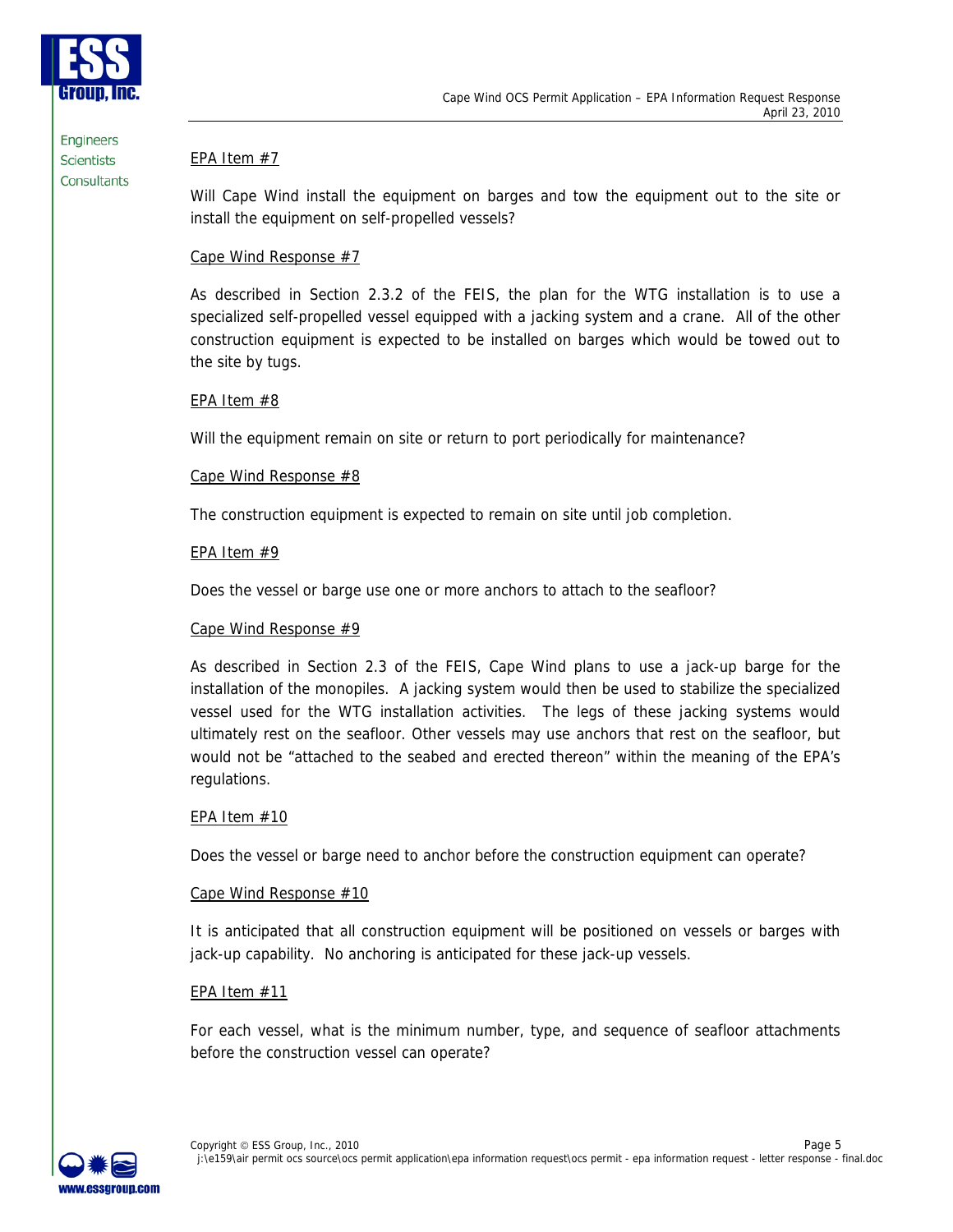

## Cape Wind Response #11

The jack-up vessels will likely be equipped with 3-6 legs equipped with spuds that will rest on the seafloor. The vessel will be stabilized into position by the jacking system, and then construction activities will begin. Other vessels may use anchors that rest on the seafloor, but will not be "attached to the seabed and erected thereon" within the meaning of EPA's regulations.

## EPA Item #12

For each vessel, what is the minimum number, type, and sequence of seafloor detachments after which the construction equipment no longer operates?

## Cape Wind Response #12

The jack-up vessels will likely be equipped with 3-6 legs equipped with spuds that will rest on the seafloor. The construction activities will be completed, and then the jacking system will detach from the seafloor so that the vessel can move to the next installation location. Other vessels may use anchors that rest on the seafloor, but will not be "attached to the seabed and erected thereon".

## EPA Item #13

Can (and will) the barge or vessel tether to a platform that is already attached to the seafloor?

## Cape Wind Response #13

Installation vessels are not expected to attach to monopiles / tower structures, but crew vessels may tether to a jack-up barge. Such vessels are not anticipated to include any stationary emission sources. Smaller crew vessels may use the docking structures provided on the towers' transition piece for operations and maintenance activities, but such vessels are not anticipated to include any stationary emission sources.

## EPA Item #14

For each vessel, will the vessel's propulsion engine(s) be operating at all or part of the time while the vessel is in the process of attaching to the seafloor, after attachment to the seafloor but before construction equipment is operating, and while construction equipment is operating?

## Cape Wind Response #14

The propulsion engines of the jack-up vessels will only be in operation during the jack-up process as may be required to stabilize and maintain the position of the vessel. Once the jack-up process is completed, the propulsion engines are expected to shut down prior to, and for the duration of the operation of construction equipment.

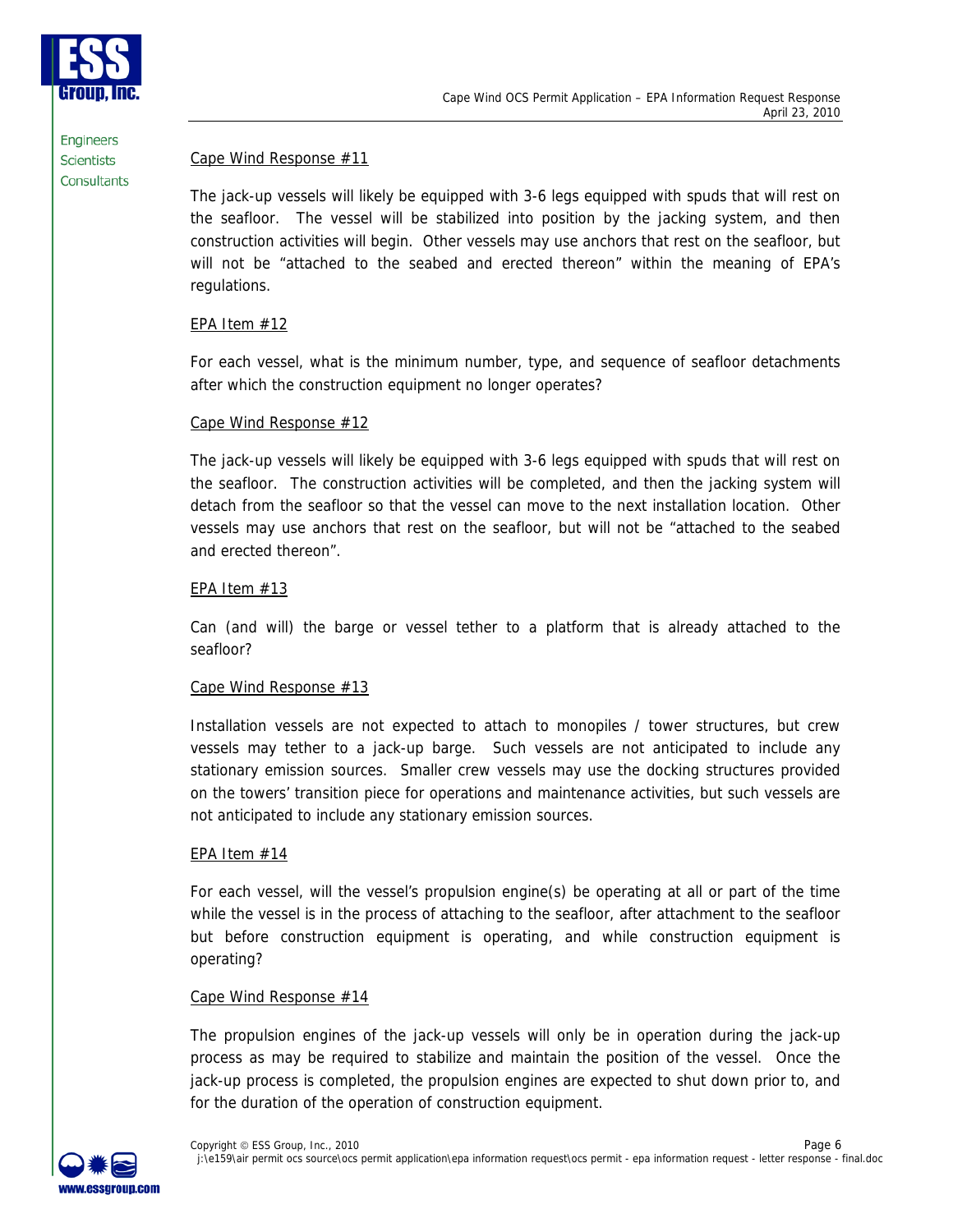

## EPA Item #15

Is the jacking system a separate vessel that is self propelled?

## Cape Wind Response #15

No. As described in Section 2.3.2.3 of the FEIS, Cape Wind expects to use a specialized vessel for the WTG installation that is self propelled, and is equipped with a jacking system to stabilize the vessel in the correct location, and to raise the vessel to a suitable working elevation.

## EPA Item #16

Cape Wind stated in its application that the construction equipment will have transient and highly variable load operating characteristics. Cape Wind should provide additional information to support this statement. Cape Wind should provide this information for each engine and for each construction activity. The information should include the load characteristics for each engine and for each task and answer the following:

- a. Does the construction equipment operate for several hours and then shut down for an extended period once the task is completed?
- b. During operation, is the engine operating within a certain load range (i.e., 60-80%) or does the engine throttle from full load to idle then back to full load?
- c. How does the jacking system operate? Does the engine installed on the system operate the legs? Does the engine shut off once the WTGs are stabilized?

## Cape Wind Response #16

The attached table summarizes the load characteristics for each engine and for each task, including the jacking system.

## EPA Item #17

Cape Wind concluded that selective catalytic reduction (SCR) systems were not feasible for the control of NOx due to the transient load operations of the engines. The assumption is that transient load operations will not maintain the exhaust temperature above the minimal temperature requirements of the SCR systems. However, EPA Region 10 recently concluded that SCR was technically feasible for the control of diesel engines used on oil exploration vessels. The engines used in the Region 10 projects have similar power outputs as the Cape Wind project. Cape Wind should investigate the Region 10 projects to determine if SCR systems used in those projects could be used on any of the engines in the Cape Wind project.

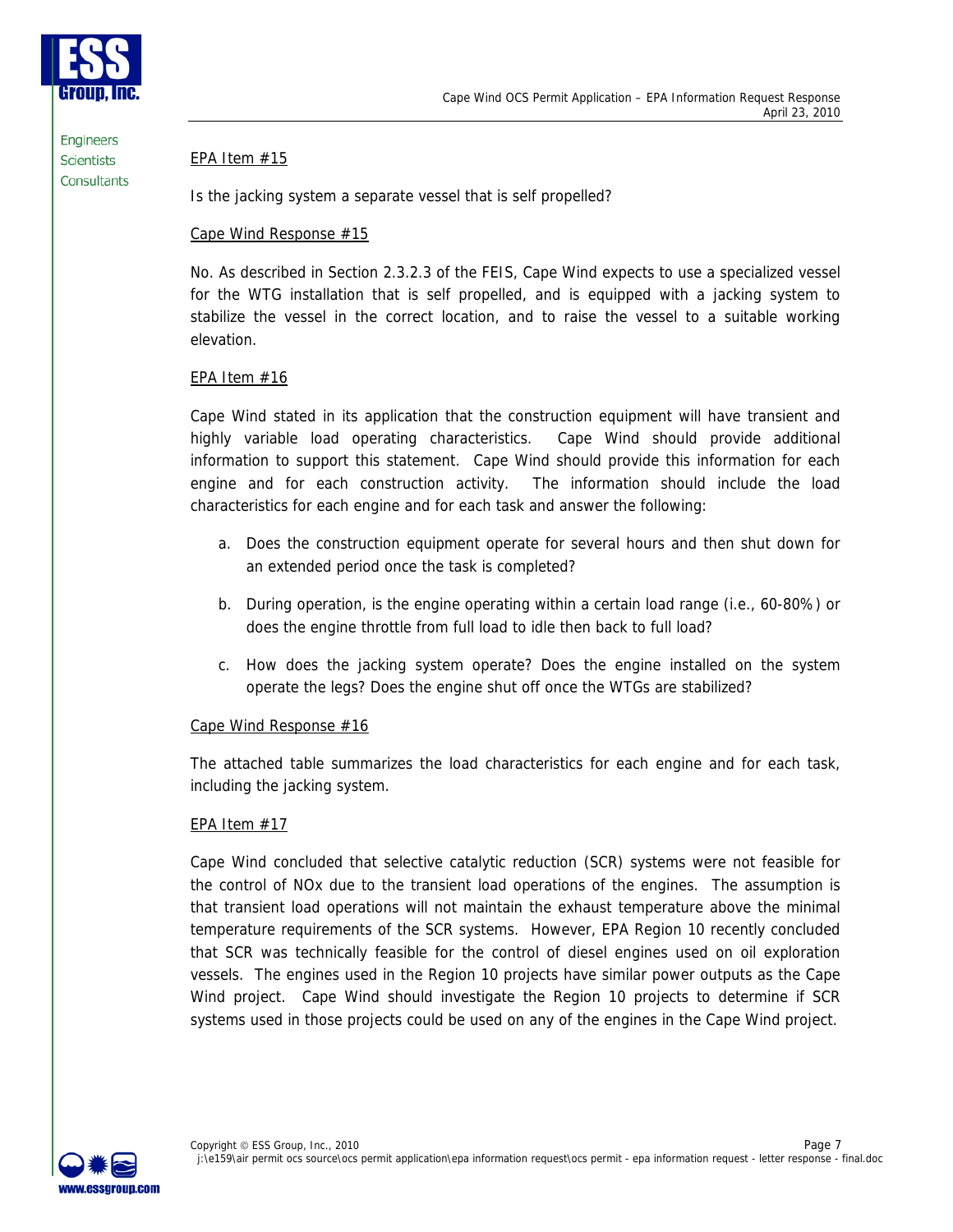

## Cape Wind Response #17

Cape Wind has reviewed the following OCS Permits recently issued by EPA Region 10:

- Frontier Discovery Drillship Beaufort Sea Exploration Drilling Program
- Frontier Discovery Drillship Chukchi Sea Exploration Drilling Program

The drillship associated with these projects includes numerous emission sources which are not source types associated with the Cape Wind Project. These sources include large diesel generators, heat boilers, incinerators, ice breakers, and drilling equipment. The only emissions sources associated with the drillship for which SCR systems were required for NOx emissions control were the six 1,325 horsepower diesel generator engines used to power the drillship non-propulsion systems. These engines serve as a floating power plant, and are used as stationary sources, in operation at all times to provide auxiliary power for ship systems. SCR is a proven NOx emissions control technology for diesel generator engines at stationary source installations used to provide power.

The diesel engine emission sources associated with the construction of the Cape Wind Project are non-road mobile sources, as defined by the EPA. Unlike diesel generators, the source types to be used for the Project are not regulated as stationary sources by EPA or MassDEP. Although the Cape Wind sources may use diesel engines that have similar output ratings as the Region 10 sources, the Cape Wind sources are of a different class or category of source than the sources in Region 10 where SCR was required. There are many different types of stationary and mobile emission sources which utilize diesel engines. The manner in which these sources are defined and regulated by the EPA and MassDEP are based on their use, not on their power output. Although a crane and generator may both utilize a diesel engine of similar power output, their use and configuration are significantly different. This difference has been recognized by the EPA and MassDEP, as they regulate these sources as separate source categories, with significantly different requirements for their use.

A review of the EPA's RACT/BACT/LAER Clearinghouse (RBLC) identified SCR as a proven NOx control technology for diesel engines used as stationary sources for the generation of power. A review of the RBLC database did not identify a project where SCR has been applied to any non-road mobile sources, such as the construction equipment proposed for the Project. The EPA maintains a list of diesel retrofit technologies that have been approved in engine retrofit programs (http://www.epa.gov/oms/retrofit/verif-list.htm). The California Air Resources Board (CARB) also maintains a similar list (http://www.arb.ca.gov/diesel/verdev/vt/cvt.htm). Neither of these lists of verified diesel retrofit technologies includes SCR systems that have been installed on mobile non-road construction equipment of the same type as those proposed for the Project. A review of recent large construction projects, such as the World Trade Center and Central Artery projects, has determined that SCR has not been applied to any non-road mobile construction equipment of the same type as the equipment proposed for the Project.

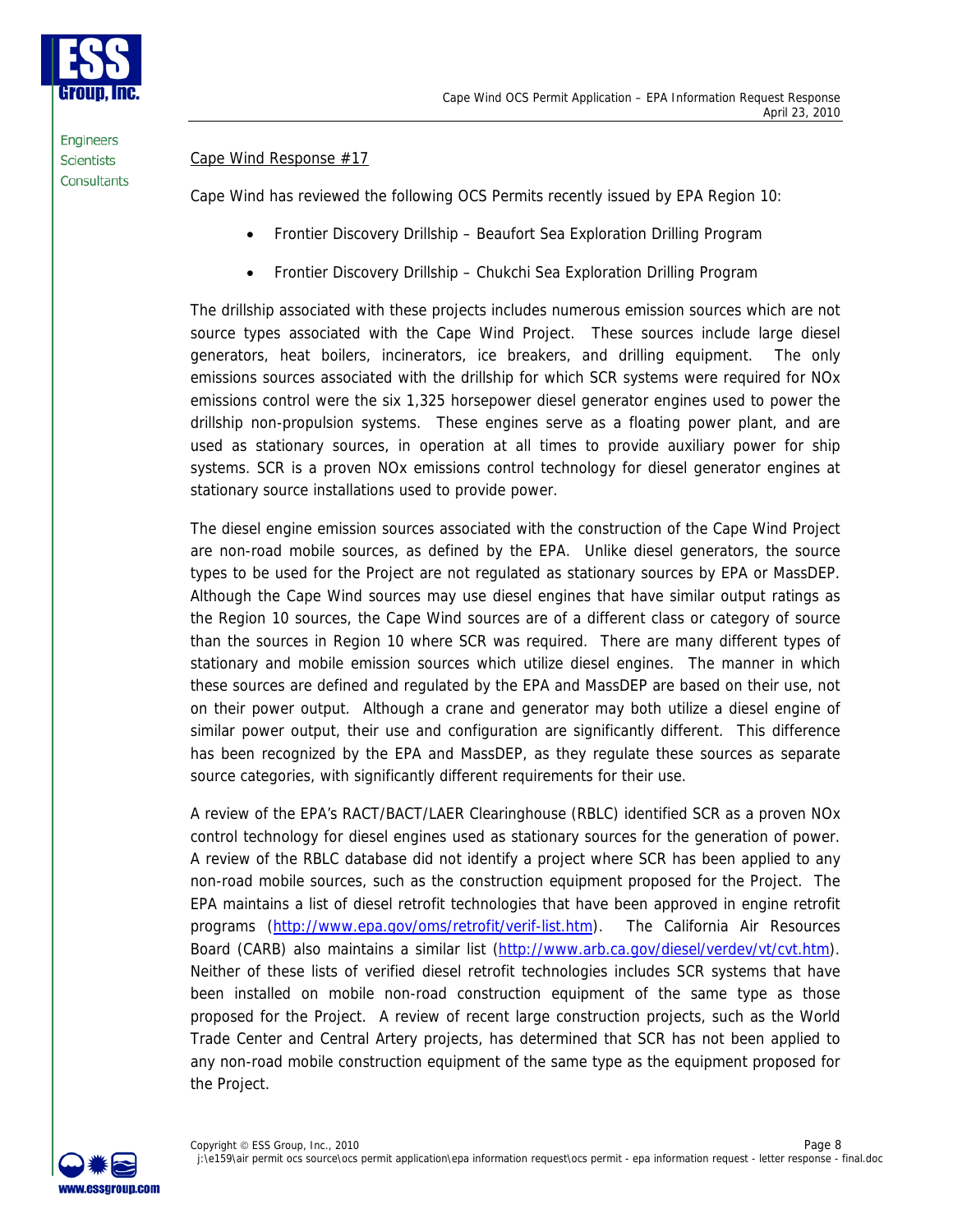Cape Wind OCS Permit Application – EPA Information Request Response April 23, 2010



**Engineers Scientists** Consultants

The Project must apply the Lowest Achievable Emission Rate (LAER) for its NOx emissions. LAER is defined as the most stringent emission limitation which has been achieved in practice for a class or category of source. According to the available information, SCR has not been implemented on any non-road mobile construction equipment such as the equipment proposed for the Project. SCR has been successfully implemented on diesel generators used to generate power, which are stationary sources, and are of a different source class or category than the Cape Wind construction emission sources. Because SCR has not been applied to the source types associated with the Project, it has not been demonstrated to be achievable in practice, and is therefore not the LAER determination for the Project sources.

## EPA Item #18

Cape Wind concluded that Active Diesel Particulate Filter (DPF), Catalyzed Diesel Particulate Filters (CDPF), and Flow-through-Filter (FTF) were not cost effective. To verify these cost estimates, Cape Wind should investigate the use of these controls on various pieces of construction equipment used in New York City. Cape Wind should identify the project where these controls were used and document the actual cost estimates for these control applications.

## Cape Wind Response #18

The "Cleaner Diesel Handbook" (April 2005) provides details of efforts in New York City to reduce pollution from diesel engines. It provides a case study of the 7 World Trade Center (WTC) Emission Reduction project. According to the study, in October of 2002, the site converted to ultra-low sulfur diesel (ULSD) for all equipment, and subsequently retrofitted six pieces of construction equipment with add-on emission controls. Five pieces of equipment were retrofitted with diesel oxidation catalysts (DOC), the control type proposed by Cape Wind for its diesel construction equipment. A single stationary generator was equipped with active DPF in 2004.

As discussed above in Cape Wind Response #17, a stationary generator is a different source type than the construction equipment associated with the Project. The fact that DPF was only applied to a stationary generator for the WTC project, and not to any of the mobile off-road construction equipment, reinforces Cape Wind's contention that DPF are not technically feasible or cost effective for the Project sources. If that were not the case, DPF would have presumably been more universally applied for the WTC project.

For a control technology to be considered cost effective, the ratio of the emissions reductions associated with its use over the duration of the project to its total capital and operating cost must be consistent with previous BACT determinations. The difference between Cape Wind and other projects for which DPF have been applied is the short duration of the period during which PM emissions will occur, and the relatively small amount of uncontrolled PM emissions. For example, the Chukchi drillship project, which will utilize DPF for some of its equipment, has potential PM emissions of more than 35 tons per year for the life of the multi-year drilling

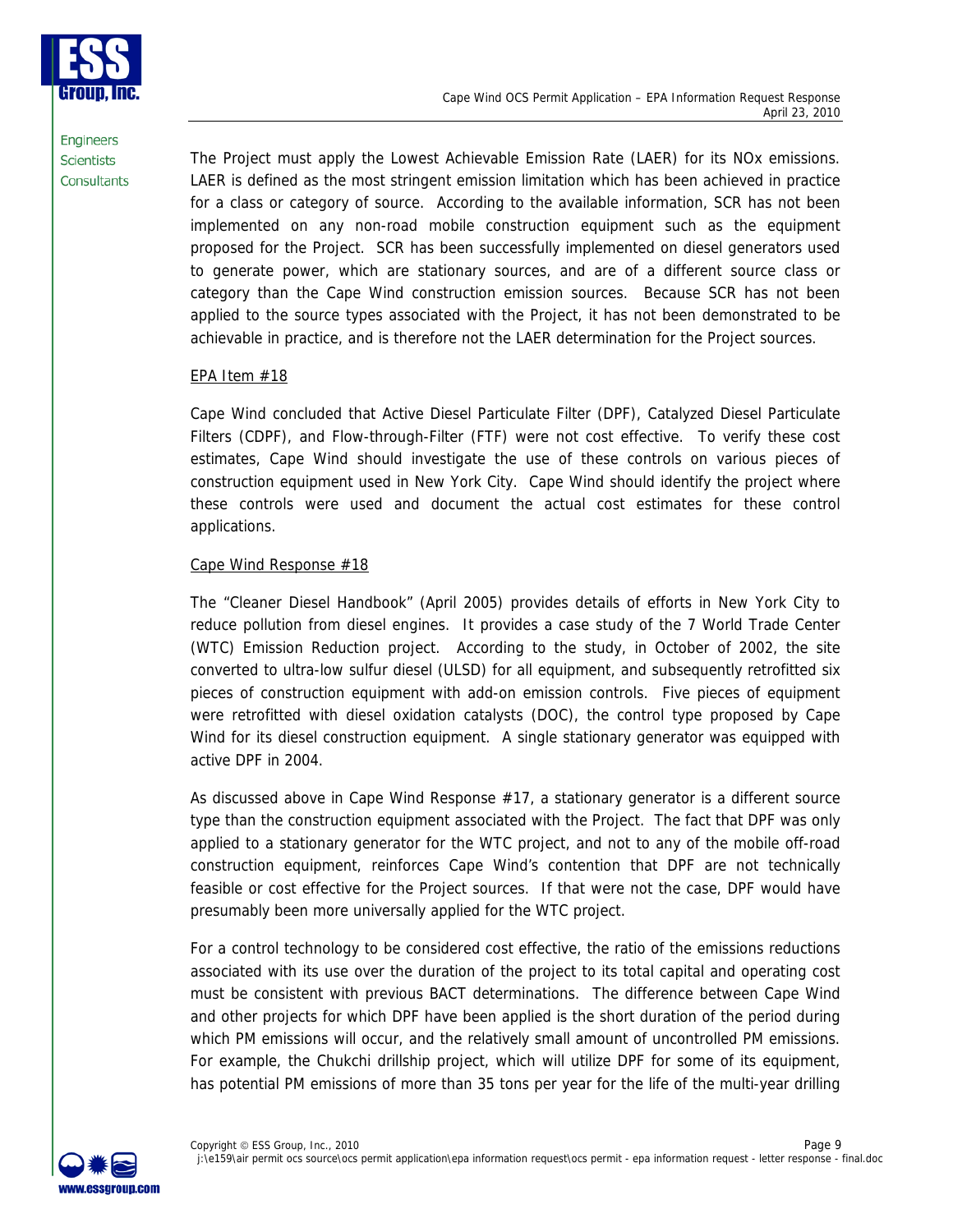

operation. The WTC project has estimated total PM emissions from its construction equipment of nearly 8 tons over the life of the project.

According to the emissions estimates provided to EPA in the September 19, 2009 letter, the construction of the Cape Wind project will result in approximately 0.5 tons of PM emissions from the sources subject to OCS permitting, over the 1-2 year construction period. A cost effectiveness analysis was submitted by Cape Wind to the EPA on March 12, 2010 for the Project sources subject to OCS permitting.

According to this analysis, the Project source with the highest PM emission rate, the hydraulic ram used for pile driving the monopiles, will emit approximately 272 pounds of PM during the construction period. The least cost PM control option for this equipment would be an FTF. The cost effectiveness of FTF would be approximately \$79,000 per ton reduced over the 2 year construction period. This value is more than 10 times the values which have been typically used in previous PM BACT determinations. For the other Project equipment, the cost effectiveness ratio is even higher, with values in many cases in exceedance of \$1 million dollars per ton reduced over the 2-year construction period.

The BACT guidelines require a proponent to determine the cost effectiveness of a control technology for its sources, and then compare the results to previous BACT determinations. Cape Wind has conducted a rigorous analysis of the cost effectiveness of the installation of DPF, CDPF, and FTF on its construction equipment subject to OCS permitting. The use of these technologies may be cost effective for other projects, which are of longer duration, and require more equipment usage, resulting in higher levels of uncontrolled PM emissions. The results of this analysis clearly demonstrate that it would not be cost effective for Cape Wind to use these technologies on any of its sources, and they are therefore not BACT for the Project.

## EPA Item #19

In the economic impact analysis portion of the BACT evaluation, Cape Wind annualized the cost of the various control over 2, 5 and 10 year periods. Typically, control costs are annualized over a 20 year period but this time frame may not be applicable to this project. An additional methodology for deriving a period of cost estimates would be to estimate the total percentage over the project's expected 20-year life span during which the project will constitute and OCS source, then multiplying that percentage by 20 years to derive a time period in years during which the project is an OCS source, and using that for annualized cost estimates. Cape Wind should determine the applicable timeframe to annualize costs over and provide justification for such timeframe.

## Cape Wind Response #19

There will be no OCS emission sources which are subject to a BACT determination during the operational phase of the Cape Wind facility. All of the Project emissions during the operating period, excluding unplanned equipment repairs, will be from vessels, which are not servicing

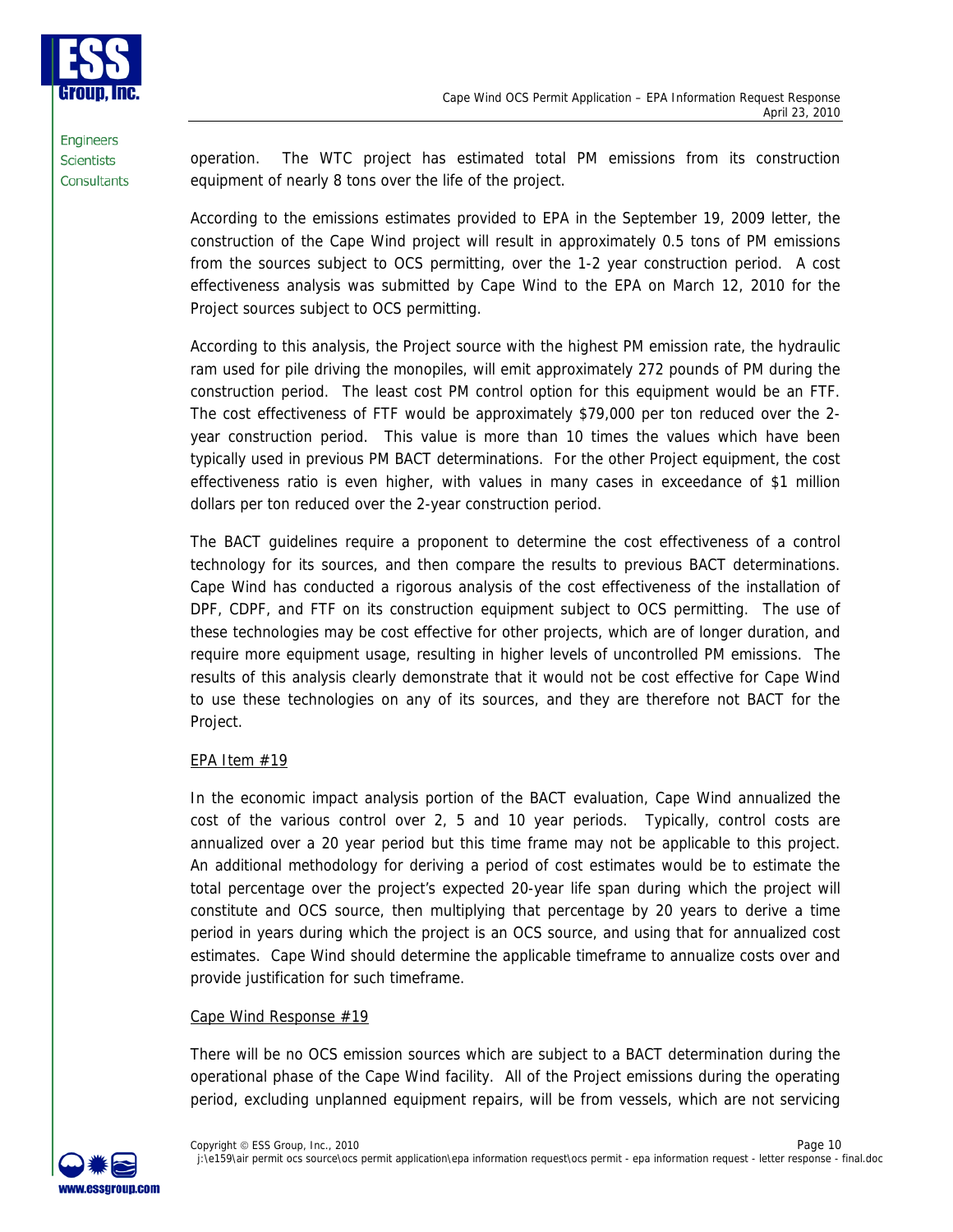

or associated with an OCS emissions source or subject to the BACT requirement. The only BACT determination required for the Project is for the OCS emissions sources existing during the 1-2 year construction period at the site.

According to the EPA Air Pollution Control Cost Manual, the cost effectiveness of control equipment must be determined over the remaining useful life of the equipment. The assumption is that the entity that makes the investment in the control technology and retains operational control of it will benefit from the resulting reduction in emissions until the equipment is retired.

In the case of Cape Wind, the equipment used during construction will not be new equipment; it will be equipment that has already run for some amount of its useful life. There are no means to determine the remaining useful life of any of the equipment to be used during the construction of the Project. The retrofitted equipment will only operate under Cape Wind's control for the 1-2 year construction period, during which the emission reductions will take place.

Following the construction period, there are no means to determine the additional useful life or emission reductions to be achieved for any of this equipment. All of this equipment could be retired immediately following construction and never be used again. In that case, Cape Wind's capital expense for the retrofit would provide no further emission reduction benefit for any entity, and the cost effectiveness of the retrofit would be the ratio of the initial capital costs and operating costs during construction to the emission reductions achieved during the construction period. This is an extreme example, but it demonstrates the inability of Cape Wind to control the operation of the retrofitted equipment following the construction period.

As a result, Cape Wind reasserts that the cost effectiveness of the construction equipment subject to OCS Permitting be determined for the 1-2 year construction period only. Assigning a remaining useful life to the equipment in the cost effectiveness determination for Cape Wind beyond the construction period would be arbitrary at best and inconsistent with the BACT guidelines, as Cape Wind will not retain any operational control of the equipment beyond that time period, nor is there any guarantee that additional emission reductions will occur.

## EPA Item #20

Cape Wind concluded that ultralow sulfur diesel is BACT for  $SO<sub>2</sub>$ . EPA does not disagree with this conclusion. However, Cape Wind's analysis should provide additional information to support this conclusion and to show how controls would not be technically feasible for this application.

## Cape Wind Response #20

The  $SO<sub>2</sub>$  emissions from the Project will result from the combustion of diesel fuel, which contains sulfur, in diesel internal combustion (IC) engines. A review of the RBLC identified low sulfur fuel as the only means to controlling  $SO<sub>2</sub>$  emissions from diesel IC engines of a

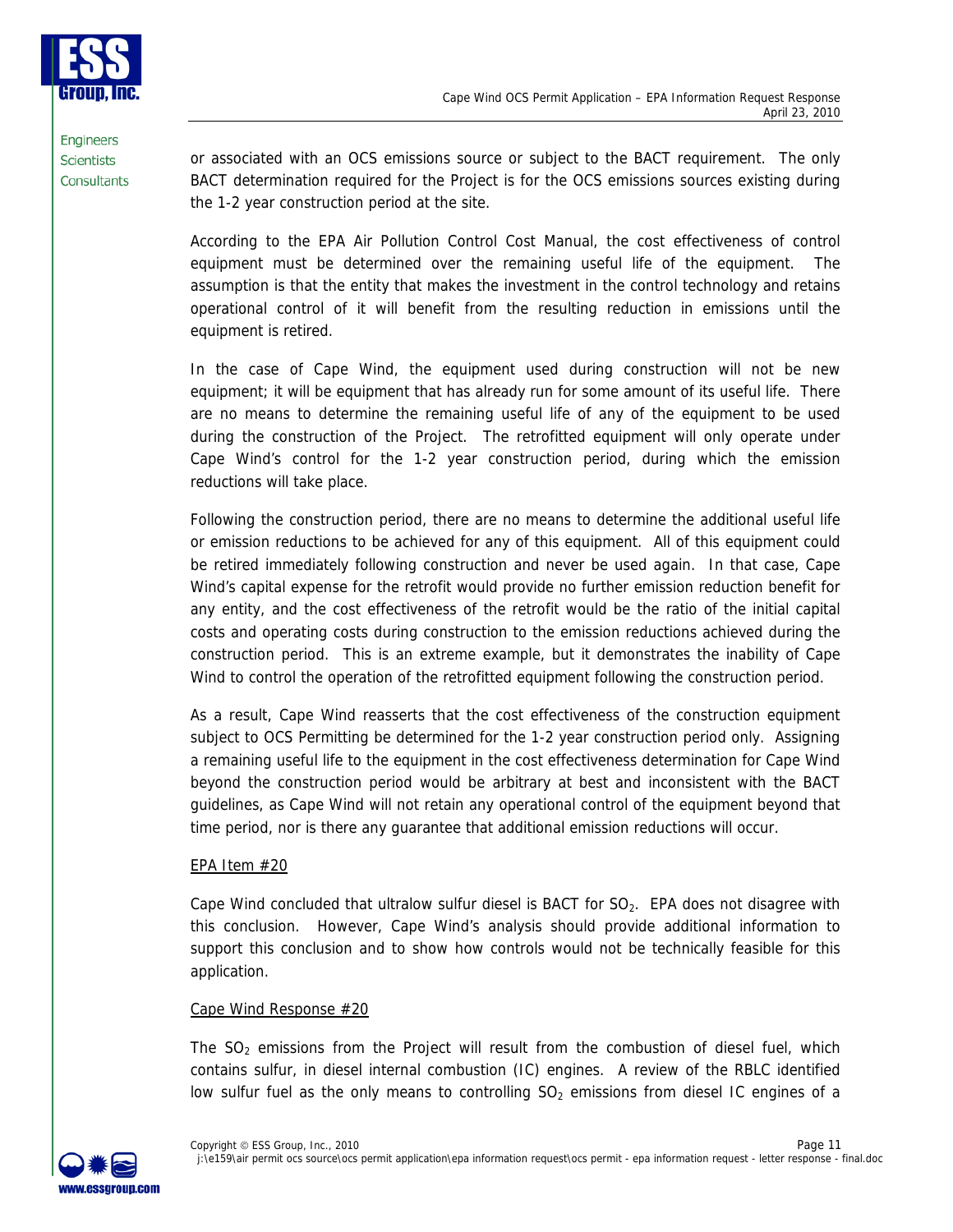

similar size. There are flue gas desulfurization control technologies which have been developed and are in use on larger  $SO<sub>2</sub>$  emission sources, such as coal fired power plants, petroleum refineries, pulp mills, and large incinerators. However, as confirmed by the RBLC, these systems have not been applied to smaller diesel IC engines, such as those proposed for the Project. Neither the EPA nor CARB lists of verified diesel retrofit technologies include any add-on emissions control systems for the control of  $SO<sub>2</sub>$  emissions from a diesel IC engine.

A review of recent OCS permits issued by EPA, including the recent Region 10 OCS permits, determined that the use of ULSD fuel has been applied uniformly as the BACT determination to control the  $SO<sub>2</sub>$  emissions from diesel IC engines. Similarly, a review of recent large construction projects, such as the World Trade Center and Central Artery projects, has indicated that the use of ULSD for diesel construction engines has been universally applied to equipment using diesel engines, without additional  $SO<sub>2</sub>$  emissions controls.

Based on all of the available information, and on precedent, Cape Wind reasserts that the use of ULSD fuel for the control of  $SO<sub>2</sub>$  emissions from the Project's diesel IC engines is the only technically feasible control option, and is therefore the BACT determination for the Project.

I hope that this letter adequately responds to your information request. If you have any questions regarding this submittal, do not hesitate to call me at (781) 489-1149.

Sincerely,

**ESS GROUP, INC.** 

Michael E. Feinblatt Project Manager

**Attachments** 

C: Donald Dahl, EPA Region I Brendan McCahill, EPA Region I Dave Conroy, EPA Region 1 Ronald Fein, EPA Region I Craig Olmsted, Cape Wind Associates Rachel Pachter, Cape Wind Associates Chris Rein, ESS Terry Orr, ESS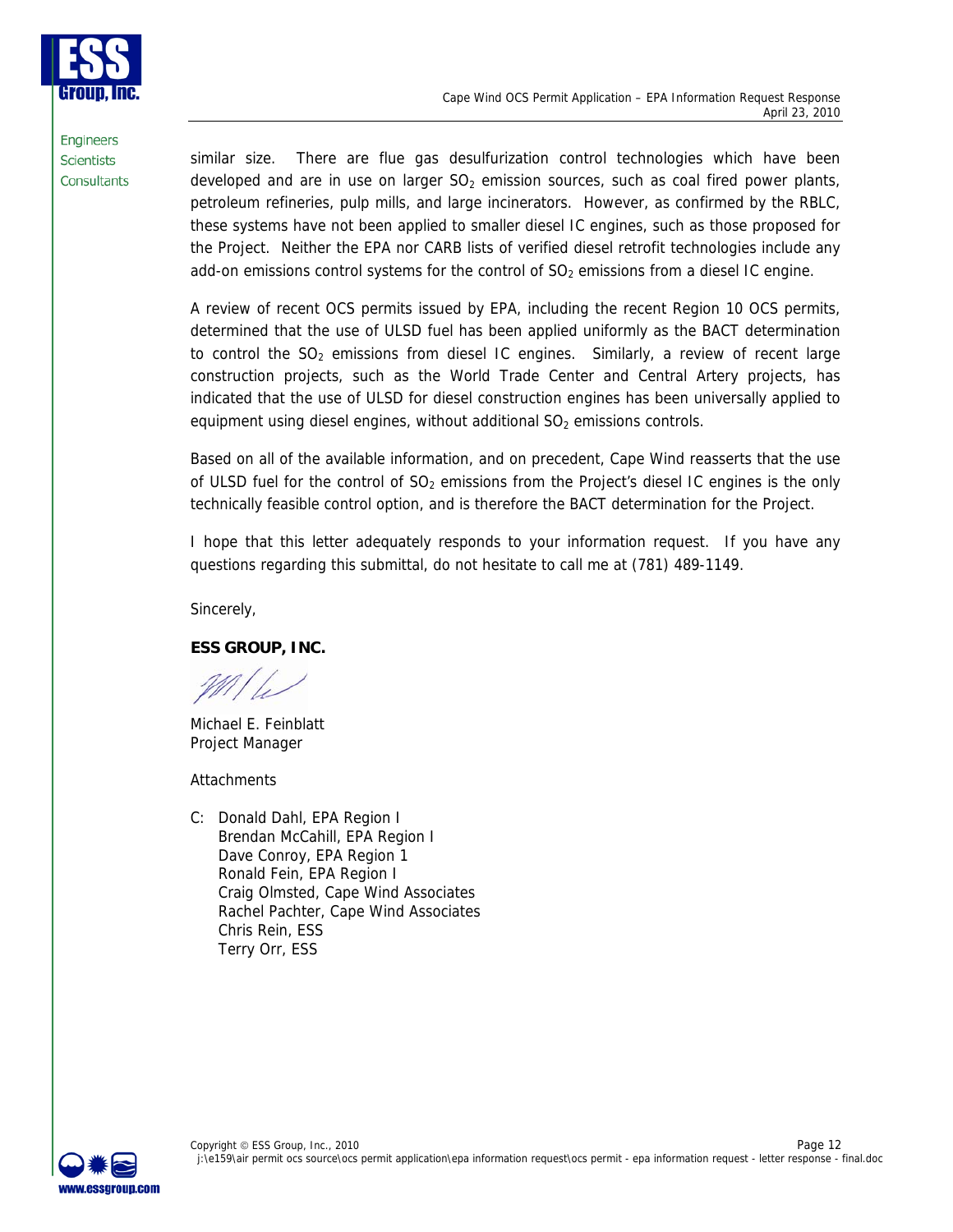

CAPE WIND ENERGY PROJECT Proposed Wind Turbine Generator Profile Detail Figure 2.1.1-1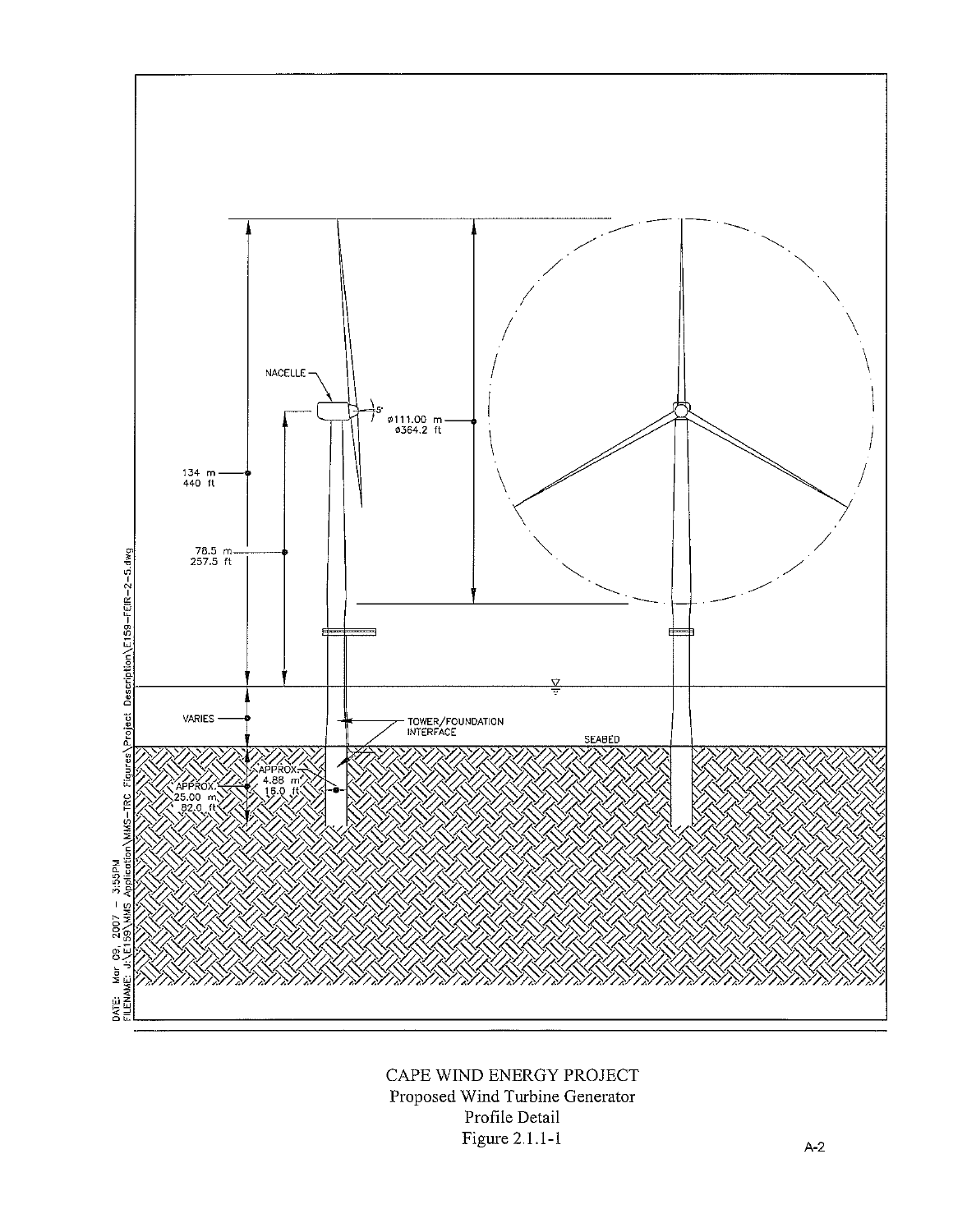**Note: All trips are one-way (not round trips).** 

#### **Revised July 2009 as directed by EPA & MMS Cape Wind Energy Project Construction Emissions Inside of 25 miles - Stationary Activities**

٦

|                                                                                                |                                        | <b>NOx</b>                  | $\overline{v}$         | SO <sub>2</sub>        | CO                |           |                    |                                  |                                                                                                                                                                                                                                               |            |                                    |                 |                        |           |                    |                 |             |
|------------------------------------------------------------------------------------------------|----------------------------------------|-----------------------------|------------------------|------------------------|-------------------|-----------|--------------------|----------------------------------|-----------------------------------------------------------------------------------------------------------------------------------------------------------------------------------------------------------------------------------------------|------------|------------------------------------|-----------------|------------------------|-----------|--------------------|-----------------|-------------|
|                                                                                                |                                        |                             |                        |                        |                   | $PM_{10}$ | PM <sub>2.5</sub>  | CO <sub>2</sub>                  | <b>HAPs</b>                                                                                                                                                                                                                                   |            |                                    |                 |                        |           |                    |                 |             |
|                                                                                                |                                        |                             | 0.33                   | 0.01                   |                   |           |                    | 526.16                           | 0.00474                                                                                                                                                                                                                                       |            | <b>Diesel Fuel Sulfur Content:</b> |                 |                        |           | $15$ ppm           |                 |             |
|                                                                                                |                                        |                             |                        |                        |                   |           |                    |                                  | Emission Factors (g/hp-hr) Diesel Recip. <600 hp Based on AP-42 Vol.1, Tables 3.3-1 - 3.3-2                                                                                                                                                   |            |                                    |                 |                        |           |                    |                 |             |
|                                                                                                |                                        | <b>NOx</b>                  | TOC*                   | SO <sub>2</sub>        | co                | $PM_{10}$ | PM <sub>2.5</sub>  | CO <sub>2</sub>                  | <b>HAPS</b>                                                                                                                                                                                                                                   |            |                                    |                 |                        |           |                    |                 |             |
|                                                                                                |                                        |                             | 1.14                   | 0.01                   |                   |           |                    | 521.63                           | 0.012                                                                                                                                                                                                                                         |            |                                    |                 |                        |           |                    |                 |             |
|                                                                                                |                                        |                             |                        |                        |                   |           |                    |                                  | Emission factor for VOC was not available; TOC emission factor is used instead, which will result in a very conservative estimation of VOC emissions.<br>EPA Nonroad Diesel Engine Emission Standard (Tier 2 or Tier 3 if available), g/KW-hr |            |                                    |                 |                        |           |                    |                 |             |
|                                                                                                |                                        | NO <sub>x</sub>             |                        |                        |                   |           |                    |                                  |                                                                                                                                                                                                                                               |            |                                    |                 |                        |           |                    |                 |             |
|                                                                                                | <b>Engine Size</b>                     |                             | <b>VOC</b>             | SO <sub>2</sub>        | CO                | $PM_{10}$ | PM <sub>2.5</sub>  | CO <sub>2</sub>                  | <b>HAPs</b>                                                                                                                                                                                                                                   |            |                                    |                 |                        |           |                    |                 |             |
|                                                                                                | 75 < kW < 130                          | 4.0                         |                        |                        | 5.0               | 0.30      | 0.30               |                                  |                                                                                                                                                                                                                                               |            |                                    |                 |                        |           |                    |                 |             |
|                                                                                                | 225 <<br>kW<450                        | 4.0                         |                        |                        | 3.5               | 0.20      | 0.20               |                                  |                                                                                                                                                                                                                                               |            |                                    |                 |                        |           |                    |                 |             |
|                                                                                                | kW>560                                 | 6.4                         |                        |                        | 3.5               | 0.20      | 0.20               |                                  |                                                                                                                                                                                                                                               |            |                                    |                 |                        |           |                    |                 |             |
|                                                                                                |                                        |                             |                        |                        |                   |           |                    |                                  | EPA emission standard is for NOx+NMHC. It has been assumed that all emissions are NOx to be conservative.                                                                                                                                     |            |                                    |                 |                        |           |                    |                 |             |
| <b>Activity Type</b>                                                                           | Vessel Type/<br><b>Emission Source</b> | Number of<br><b>Sources</b> | Equipment<br>Size (HP) | Equipment<br>Size (kW) | Activity          | Count     | Duration           | Operating<br>Hours<br>(per unit) | <b>Assumptions</b>                                                                                                                                                                                                                            | <b>NOx</b> | <b>VOC</b>                         | SO <sub>2</sub> | Emissions (tons)<br>CO | $PM_{10}$ | PM <sub>2.5</sub>  | CO <sub>2</sub> | <b>HAPs</b> |
| Construction Period - Stationary Activities within 25 Miles of the Project                     |                                        |                             |                        |                        |                   |           |                    |                                  |                                                                                                                                                                                                                                               |            |                                    |                 |                        |           |                    |                 |             |
| <b>Pile Installation</b>                                                                       |                                        |                             |                        |                        |                   |           |                    |                                  |                                                                                                                                                                                                                                               |            |                                    |                 |                        |           |                    |                 |             |
| Put piles in place                                                                             | primary 500 ton crane                  | $\overline{1}$              |                        |                        | Set piles         | 130 days  | 4 hrs/day          | 520                              |                                                                                                                                                                                                                                               | 2.2        | 0.2                                | 0.0             | 1.2                    | 0.1       | 0.1                | 241.1           | 0.0         |
| Pile driving                                                                                   | Hydraulic ram                          | $\overline{1}$              | 800                    | 597                    | Set piles         | 130 piles | 4 hrs/pile         | 520                              | IHC S-1200 hydrohammer                                                                                                                                                                                                                        | 4.4        | 0.3                                | 0.0             | 2.4                    | 0.1       | 0.1                | 482.1           | 0.0         |
| Set transition pieces                                                                          | primary 500 ton crane                  | $\overline{1}$              | 1,600                  | 1,193                  | <b>Set Pieces</b> | 130 days  | 4 hrs/day          | 520                              |                                                                                                                                                                                                                                               | 2.2        | 0.2                                | 0.0             | 1.2                    | 0.1       | 0.1                | 241.1           | 0.0         |
| Installation of scour protection                                                               |                                        |                             |                        |                        |                   |           |                    |                                  |                                                                                                                                                                                                                                               |            |                                    |                 |                        |           |                    | 0.0             | 0.0         |
| Install rock armor                                                                             | crane                                  | $\overline{1}$              | 800                    | 597                    | Daily activity    | 65 days   | 8 hrs/day          | 520                              | 2 towers per day                                                                                                                                                                                                                              | 0.7        | 0.3                                | 0.0             | 0.6                    | 0.0       | 0.0                | 119.5           | 0.0         |
| Install filler material                                                                        | crane                                  | $\overline{1}$              |                        |                        | Daily activity    | 65 days   | 8 hrs/day          | 520                              | 2 towers per day                                                                                                                                                                                                                              | 0.7        | 0.3                                | 0.0             | 0.6                    | 0.0       | 0.0                | 119.5           | 0.0         |
| <b>Subtotal</b>                                                                                |                                        |                             |                        |                        |                   |           |                    |                                  |                                                                                                                                                                                                                                               | 10.1       | 1.1                                | 0.0             | 6.0                    | 0.3       | 0.3                | 1,203           | 0.0         |
| <b>Cable laying</b>                                                                            |                                        |                             | ᡃᠯᡦᡦ<br>400            | 298                    |                   |           |                    |                                  |                                                                                                                                                                                                                                               |            |                                    |                 |                        |           |                    |                 |             |
| Sheet Pile Driving for cofferdam                                                               |                                        | $\mathbf 1$                 |                        |                        |                   | 2 days    | 10 hrs/day         | 20                               | 2 day @10 hrs/day                                                                                                                                                                                                                             | 0.0        | 0.0                                | 0.0             | 0.0                    | 0.0       | 0.0                | 4.6             | 0.0         |
| Compressor Drive                                                                               |                                        |                             |                        |                        |                   | 2 days    | 8 hrs/day          | 16                               | 2 day @8 hrs/day                                                                                                                                                                                                                              | 0.0        | 0.0                                | 0.0             | 0.0                    | 0.0       | 0.0                | 0.9             | 0.0         |
| Sheet Pile Removal                                                                             |                                        |                             |                        |                        |                   | 2 days    | 10 hrs/day         | 20                               | 2 day @10 hrs/day                                                                                                                                                                                                                             | 0.0        | 0.0                                | 0.0             | 0.0                    | 0.0       | 0.0                | 4.6             | 0.0         |
| Cofferdam Backfill                                                                             | crane barge                            |                             | 400                    | -298                   | Backfill          | 2 days    | 10 hrs/day         | 20                               | 2 day @10 hrs/day                                                                                                                                                                                                                             | 0.0        | 0.0                                | 0.0             | 0.0                    | 0.0       | 0.0                | 4.6             | 0.0         |
| <b>Subtotal</b>                                                                                |                                        |                             | 100                    | 75.                    |                   |           |                    |                                  |                                                                                                                                                                                                                                               | 0.1        | 0.0                                | 0.0             | 0.1                    | 0.0       | 0.0                | 15              | 0.0         |
|                                                                                                |                                        |                             |                        |                        |                   |           |                    |                                  |                                                                                                                                                                                                                                               |            |                                    |                 |                        |           |                    |                 |             |
| <b>Turbine installation</b><br>Stabilizing the the WTG vessel in correct jacking system with 6 |                                        | $\overline{1}$              | 400                    | 298                    |                   | 130 days  | 2 hrs/day          | 260                              |                                                                                                                                                                                                                                               | 0.4        | 0.2                                | 0.0             | 0.4                    | 0.0       | 0.0                | 71.1            | 0.0         |
|                                                                                                |                                        |                             |                        |                        |                   |           |                    |                                  |                                                                                                                                                                                                                                               |            |                                    |                 |                        |           |                    |                 |             |
| location and elevation<br>Tower Installation                                                   | legs<br>primary 500 ton crane          | $\overline{1}$              | 476                    | 355                    |                   | 130 days  | 2 hrs/day          | 260                              |                                                                                                                                                                                                                                               | 1.1        | 0.1                                | 0.0             | 0.6                    | 0.0       | 0.0                | 120.5           | 0.0         |
| Nacelle installation                                                                           | primary 500 ton crane                  | $\overline{1}$              | 800                    | 597                    |                   | 130 days  | 2 hrs/day          | 260                              |                                                                                                                                                                                                                                               | 1.1        | 0.1                                | 0.0             | 0.6                    | 0.0       | 0.0                | 120.5           | 0.0         |
| Rotor installation                                                                             | primary 500 ton crane                  | $\overline{1}$              | 800                    | 597                    |                   |           | 130 days 2 hrs/day | 260                              |                                                                                                                                                                                                                                               | 1.1        | 0.1                                | 0.0             | 0.6                    | 0.0       | 0.0                | 120.5           | 0.0         |
| <b>Subtotal</b>                                                                                |                                        |                             |                        |                        |                   |           |                    |                                  |                                                                                                                                                                                                                                               | 3.7        | 0.4                                | 0.0             | 2.1                    | 0.1       | 0.1                | 433             | 0.0         |
| <b>ESP Installation</b>                                                                        |                                        |                             | 000                    |                        |                   |           |                    |                                  |                                                                                                                                                                                                                                               |            |                                    |                 |                        |           |                    |                 |             |
| Setting template for ESP installation                                                          | crane                                  |                             |                        |                        |                   |           | 16 hrs.            | 16                               |                                                                                                                                                                                                                                               | 0.3        | 0.0                                | 0.0             | 0.1                    | 0.0       | 0.0                | 27.8            | 0.0         |
| Pile setting                                                                                   | crane                                  | $\overline{1}$              |                        |                        |                   | 6         | 3 hrs.             | 18                               |                                                                                                                                                                                                                                               | 0.3        | 0.0                                | 0.0             | 0.2                    | 0.0       | 0.0                | 31.3            | 0.0         |
| Pile driving                                                                                   | Hydraulic ram                          | $\overline{1}$              | 3,000<br>3,000         | 2,237<br>2,237         |                   | 6         | 2 hrs.             | 12                               | IHC S-500 hydrohammer                                                                                                                                                                                                                         | 0.2        | 0.0                                | 0.0             | 0.1                    | 0.0       | 0.0                | 22.3            | 0.0         |
| <b>Subtotal</b>                                                                                |                                        |                             | 3,200                  | 2,386                  |                   |           |                    |                                  |                                                                                                                                                                                                                                               | 0.7        | 0.1                                | 0.0             | 0.4                    | 0.0       | 0.0                | 81              | 0.0         |
| <b>TOTAL Construction Emissions</b><br><b>Over 1 to 2-Year Construction</b><br><b>Duration</b> |                                        |                             |                        |                        |                   |           |                    |                                  |                                                                                                                                                                                                                                               | 14.6       | 1.6                                | 0.0             | 8.6                    | 0.5       | 0.5<br>Page 1 of 1 | 1,732           | 0.0         |